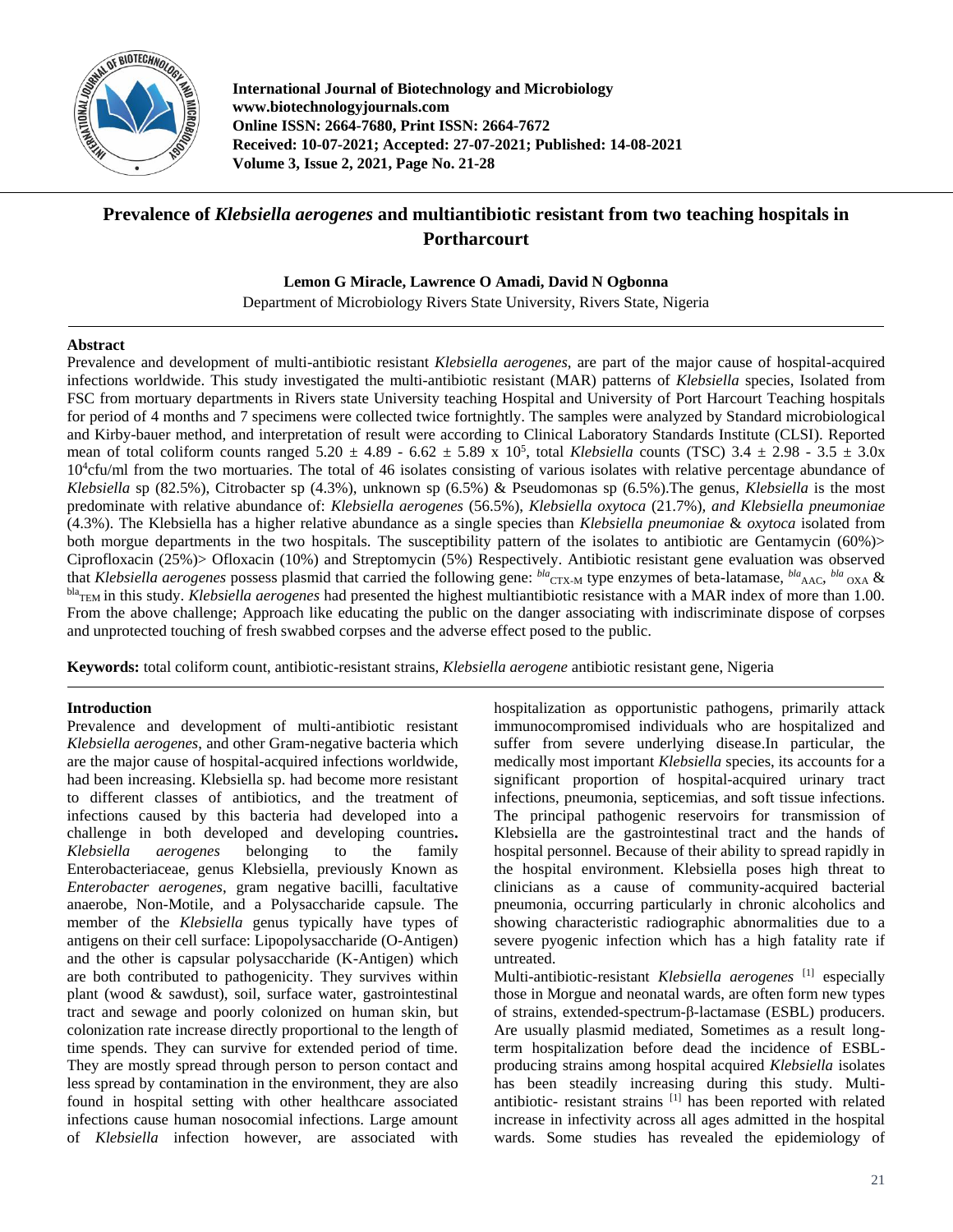antibiotic-resistant profiling for of *Klebsiella pneumonia* over 10years period in referral hospital, Kenya*.* They are highly responsible for urinary tract infection and high incidence in some specific group at risk (neuropathic bladders and diabetes mellitus condition), underlying diseases and certain environmental factors

The limitations on the therapeutic options demand new strategies for the management and control of new strains *Klebsiella* hospital infections. While the different typing methods are useful epidemiological tools for infection control, recent findings about Klebsiella virulence factors have provided new insights into the pathogenic strategies of these bacteria. Klebsiella pathogenicity factors such as capsules or lipopolysaccharides are presently considered to be the main molecule for vaccine production, efforts that may serve as immunological infection control measures also as virulence factors to produce diseases.

#### **Materials and Methods**

#### **Collection of Specimen (fresh swabbed corpses)**

The study area for the research work is Mortuary department of University of Port Harcourt teaching hospital (UPTH) and Rivers state University Teaching hospital. mortuary departments in Rivers state University teaching Hospital and University of Port Harcourt Teaching hospitals for period of 4 months; A total 112 specimens were collected ;7 fresh swabbed corpses were collected at each time twice a month from university of Port Harcourt, this process were repeatedly conducted in Rivers state University Teaching Hospital. The external skin surface was swabbed in duplicate with sterile swab stick aseptically from Mortuary Department of the two teaching hospitals in a container containing a transport media and cold chain system (cabinet), then was transported immediately to laboratories.

#### **Microbiological /Bacteriological Analysis**.

The analysis was done in (i) University of Port Harcourt, Microbiology laboratory (ii) Reality scan diagnostics services laboratory (iii) Rivers state University, Microbiology laboratory for Bacteriological analysis: As soon as the sample arrived in the laboratory, some were preserved in a suitable condition and others were analyzed immediately through several microbiological steps, namely: a ten (10) fold serial dilution of the samples, the serial dilution process involves the use of sterile physiological saline also known as diluent solution of 8.5 % sodium chloride and distilled water, to reduce the viable microbial population in sample to be plated. An aliquot  $(0.1ml = 100ul)$  was pipette with automated pipette from the dilution of choice of the investigative swabbed sample 9ml saline diluent (thus, making it 10ml) also referring as dilution at  $10^{-4}$  dilution factor. The dilution factor  $(10^{-5})$  and (10-4 ) of Swabbed saline preparation were used for the analysis.

#### **Media Used**

Eosin Methylene Blue Agar (EMB), CLED (cysteine Lactose Electrolyte Deficient) Simmons Citrate agar,

#### **Modified media Used**

| M-FC | Agar | (Tryptose, proteose) | peptone, | Yeast |
|------|------|----------------------|----------|-------|
|------|------|----------------------|----------|-------|

extract,Lactose, Bile salt mixture, sodium chloride, aniline blue,Agar,1litre),Mac-Conkey (peptone 20gm,lactose monohydrate 10gm,bile Salt1.5gm.Nacl 5gm,Neutral red 0.3g,crystal violet 0,001mg, Agar 13.5 mg & 1litre). All selective media used were prepared according manufacturer instruction, example in the case of Mac-conkey medium were 13.4g was suspended in 280L of distilled in  $500<sub>cc</sub>$  of conical flask then stoppered and sterilized by autoclaving at  $121<sup>0</sup>c$  for 15min and after was allow to cool at 50 $\degree$ <sub>C</sub>. Some of the medium were supplemented with 450ml of 10% *myo-inositol* and 300µl of 100mg/ml carbenicillin.

#### **Inoculation of Samples**

Direct spread and streaking method) onto different prepared media of prepared and incubation followed. Other steps involves; observation of yielded colonies, enumeration of total coliform count, isolation for pure culture isolates and isolates preservation. The characterization and identification of isolated colonies which is aim to determine the genus & species of the isolate via biochemical and sequencing.

#### **Enumeration of Total Coliform Load**

All yielded colonies were observed on the growth medium after 24hrs–48hrs, and counted together in colony forming unit per milliliter and calculated with dilution factor. Pure culture isolates were obtained from mixed isolates through an isolation technique, flaming of wire loop on bursen burner, were allowed to cool, touch the colony to be isolated with the loop, follows by inoculating on a different dry, Noncontaminated growth medium.

#### **Antibiotic Susceptibility Test**

24 hours old pure culture recovered isolates suspected to be *Klebsiella* sp*,* according to biochemical characterization result were subjected to different antibiotics. Bacterial suspension were prepared by gradually emulsified bacterial cells in a sterile peptone broth to match 0.5mcfarland turbidity standard composed of Barium chloride (0.05ml) and Sulphuric acid (9.95ml), before was poured onto a prepared Mueller Hinton Agar (was prepared according to manufacturer instruction of 20 mililitre were poured aseptically in a sterile newly glass petri dish and allowed to solidify). And allow to settle before introduction of conventional antibiotic sensi disk on the seeded bacterial medium. All the *Klebsiella* isolates suspension were subjected to the following antibiotics: Ceftriaxone(CTR)-30  $\mu$ g, Cefixime (CFX))- 5  $\mu$ g, Gentamicin (GN)-10  $\mu$ g, ciprofloxacin (CPX)-5  $\mu$ g, ofloxacin(OFX)-5  $\mu$ g, ceftazidime  $(CAZ)$ -30  $\mu$ g, cefpodixime  $(KNX)$ -10  $\mu$ g, Cefixime  $(CXM)$ -5  $\mu$ g, Nitrofurantoin (NIT)-300  $\mu$ g, streptomycin (S)-30  $\mu$ g, cefuroxime (CRX)-30  $\mu$ g, Augmentin  $(AUG)$ -30  $Hg$  obtained from Abtek Biological Ltd LOT SC07/P & LOT TF05/P respectively, manufactured in United Kingdom. Antibiotic susceptibility test had been carried out by using disk diffusion method, and the interpretation of results of the zones of inhibition had accorded with Clinical Laboratory Standards Institute (CLSI).

#### **Determination of MAR Index**

Determination of MAR index in which the number of antibiotics an isolate is resistant to (a) is divided by the total number of the antibiotics used in the study (b). The calculating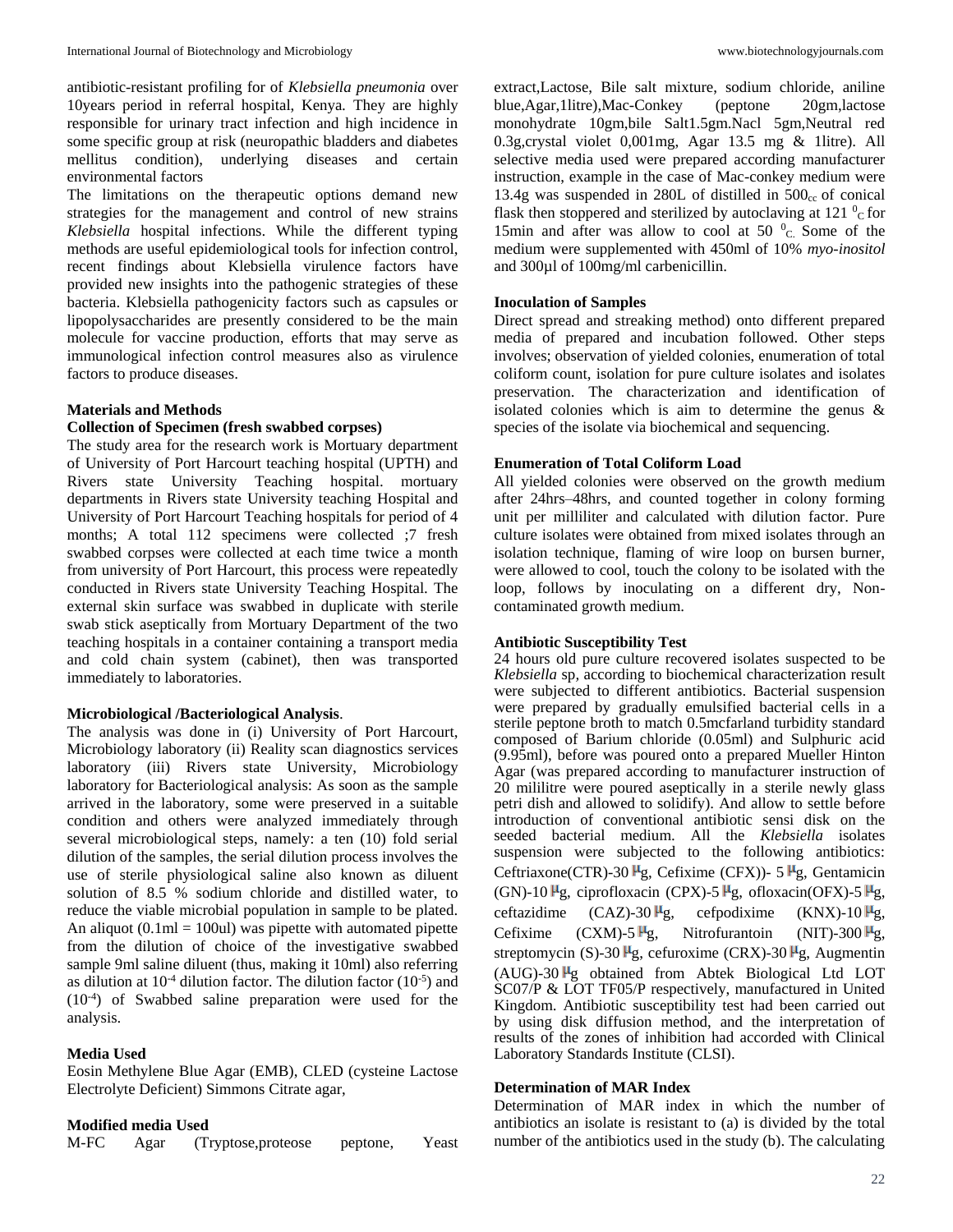formula is shown below:

#### **Statistical Analysis**

Data collected was subjected to analyses and presented in a tabular chart or graphic format according to Okolie (2007). The data involves several statistical methods such as;

- 1. Measure of central tendency
- 2. Measure of variability
- 3. Percentage determination
- 4. Descriptive analysis.

# **Amplification and Sequence Analysis of Bacterial 16s RNA DNA Extraction**

The isolate was allow to grown overnight in Meat extract Peptone broth and an aliquot was harvested to use in DNA Extraction was achieve using Zr Fungal/Bacterial DNA Miniprep (Manufactured by Zymo research cat number: D6005) 2mLs of bacterial cells broth were added to a ZR BashingTM Lysis Tube and 750ul Lysis Solution were also added to the tube secured with fitted bead of 2 ml tube holder assembly and process at maximum speed for > 5 minutes. Centrifuge the ZR Bashing BeadTM Lysis Tube in a microcentirifuge at  $> 10,000$  x g for 1 minute, then pipette 400ul of the supernatant and Transfer up to to a Zymo-SpinTM IV Spin Filter (orange top) in a Collection Tube and centrifuge at 7,000 x g for 1 minute,1,200 ul of Fungal/Bacterial DNA Binding Buffer to the filtrate in Collection Tube from Step 4.Transfer 800 ul of the mixture from Step 5 to a Zymo-SpinTM IIC Column in a Collection Tube and centrifuge at 10,000 x g for 1 minute,7. Discard the flow through from the Collection Tube and repeat Step 6.Add

200 ul DNA Pre-Wash Buffer to the Zymo-Spin TM IIC Column in new Collection Tube and centrifuge at 10,000 x g for 1 minute, 9. Add 500 ul Fungal/Bacterial DNA Wash Buffer to the Zymo-SpinTM IIC Column and centrifuge at 10,000 x g for 1 minute, transfer the Zymo-SpinTM IIC Column to a clean 1.5 ml micro centrifuge tube and add 100ul (35 ul minimum) DNA Elution Buffer directly to the column matrix. Centrifuge at 10,000 x g for 30 seconds to elute the DNA. The PCR mix is made up of 12.5µL of Taq 2X Master Mix from New England Biolabs (M0270); 1µL each of 10µM 16SrRNA gene forward primer (16SF GTGCCAGCAGCCGCGCTAA) and reverse primer (16SRNA: AGACCCGGGAACGTATTCAC); 3µL of DNA template and then made up with 7.5µL Nuclease free water.

# **Amplification Cycling**

Initial denaturation at 94˚C for 5mins, followed by 36 cycles of denaturation at 94˚C for 30sec, annealing at 56˚C for 30secs and elongation at 72˚C for 45sec. Followed by a final elongation step at 72˚C for 7 minutes and hold temperature at 10 °C forever.

# **Results**

Based on colonies formation and morphological characterization on this study is was practically observed that Klebsiella utilize inositol nitrate of aniline as sole carbon and nitrogen sources, basically most of the media with inositol and aniline strictly encourages the growth Klebsiella species, others like Macconkey allow both *Klebsiella* and non-*Klebsiella* bacteria.the Non Klebsiella grows formed smaller colonies to distinguish from Klebsiella Bacteria.

| S/N |                        | <b>No. Isolate</b> | Growth rate on Selective media |                          |              |        |             |  |  |
|-----|------------------------|--------------------|--------------------------------|--------------------------|--------------|--------|-------------|--|--|
|     | <b>Coliforms Type</b>  |                    | <b>EMB</b>                     | <b>SCA</b>               | <b>MCICA</b> | $M-FC$ | <b>CLED</b> |  |  |
|     | Klebsiella aerogenes   |                    | $^{++}$                        | $^{+++}$                 |              | $+++$  |             |  |  |
|     | Klebsiella oxytoca     | 10                 | $^{++}$                        | $^{++}$                  | $+++$        | $++$   | $+++$       |  |  |
|     | Klebsiella pneumoniae  |                    | $^{+++}$                       |                          |              |        |             |  |  |
|     | Unknown                |                    |                                | $++$                     |              |        |             |  |  |
|     | Enterococcus faecalis  |                    |                                | $\overline{\phantom{0}}$ |              |        |             |  |  |
|     | Pseudomonas aeroginosa |                    | $^{+++}$                       |                          | $^{++}$      |        |             |  |  |

**Table 1:** The Degree of Coliform Growth on the Different Selective Media.

Key**:** Mild growth (+), Moderate growth (++), Heavy growth (+++), Eosin Methylene blue (EMB), Simmon-Citrate gar (SCA), Macconkeyinisitol-carbenicillin (MCICA), Modified Faecal coliforms Agar (M-FC).

**Table 2:** Microbial population of fresh swabbed corpses

| S/N | <b>Microbial isolates</b>                                                             | Location    |               |
|-----|---------------------------------------------------------------------------------------|-------------|---------------|
|     |                                                                                       | <b>UPTH</b> | <b>RSUTH</b>  |
|     | Total Coliform Count (TCC) (x10 <sup>5</sup> ) cfu/ml $6.62 \pm 5.89$ 5.20 $\pm 4.89$ |             |               |
|     | Total Klebsiella count (TKC) $(x10^4)$ cfu/ml $3.4 \pm 2.98$                          |             | $3.5 \pm 3.0$ |

# **UPTH**

University Port Harcourt Teaching Hospital, RSUTH; Rivers State University Teaching Hospital, cfu/ml; Colony forming unit per millilitre, ±; Values are mean of triplicates determinations, each variable was Used independent of the

statistically significant or insignificant variables presented as P >  $0.05$ =probability of null hypothesis, > =Greater than p= probability.

Microbial population enumeration shows total coliforms count and Total *Klebsiella* recovered from two Teaching hospitals located in Port Harcourt metropolis, in this study, total coliforms load and Total Klebsiella enumeration on Macconkey Agar (MCIC) obtained from UPTH were significantly higher to RSUTH number after an unbiased experimental enumeration.

| <b>Table 3:</b> Biochemical Characterization |  |
|----------------------------------------------|--|
|----------------------------------------------|--|

| S/N | <b>Obtained Isolates</b> | <b>Biochemical Test Parameters</b>                                                               |  |  |  |  |  |  |  |  |  |  |
|-----|--------------------------|--------------------------------------------------------------------------------------------------|--|--|--|--|--|--|--|--|--|--|
|     |                          | ), of Iso NO  VP MR In Ur Citr LDC Oxd EsH Mot  Catalase   Gram rx   Glucose   Lactose   Mannito |  |  |  |  |  |  |  |  |  |  |
|     | Klebsiella oxytoca       |                                                                                                  |  |  |  |  |  |  |  |  |  |  |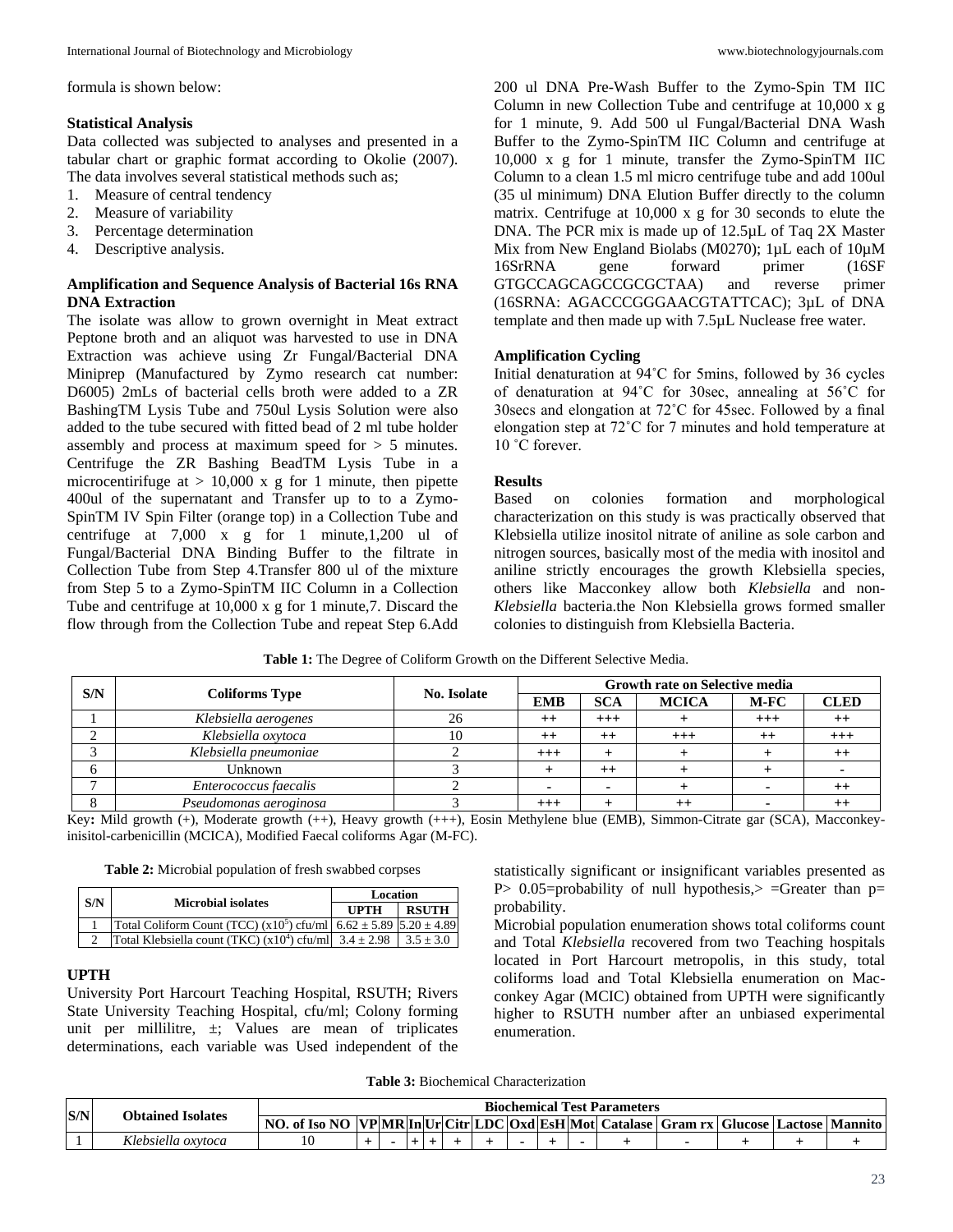| Pseudomonas aeruginosa |  |  |  |  |  |  |  |  |
|------------------------|--|--|--|--|--|--|--|--|
| Sarratia marcescens    |  |  |  |  |  |  |  |  |
| Klebsiella Pneumoniae  |  |  |  |  |  |  |  |  |
| Enterococcus faecalis  |  |  |  |  |  |  |  |  |
| Klebsiella aerogenes   |  |  |  |  |  |  |  |  |

Keys:Ur=Urease,VP=Voges Proskauer, M=methy red, Citr=citrate,Oxd= oxidase, rx= Reaction, In=indoles LDC=lysine deoxycarboxylase, Mot=Motility, Iso =Isolates, EsH=Esculin hydrolysis,+ =Positive,- =Negative.

In this study, all procedures used in carried out the biochemical evaluation of each isolates was strictly in line with manufacturer instruction at different experimental condition. It was observed that all isolates of enterobacteriaceae were positive to sugar fermentation test

conducted on three parameters, glucose, lactose and Mannitol sugar. The biochemical result of *Klebsiella aerogenes* were similar to *Pseudomonas aeruginosa* except the negative of oxidase and positive of Voges Proskauer (VP) and so on in other isolates.

**Table 4:** Frequency of occurrence of *Klebsiella* sp isolates in Mortuary Fresh Swabbed Corpses.

| No of isolates         |          | <b>UPTH</b>                                                                                         |          | <b>RSUTH</b> |          |  |  |  |
|------------------------|----------|-----------------------------------------------------------------------------------------------------|----------|--------------|----------|--|--|--|
|                        |          | Morgue swabbed=Percentage of abundance (%)  Morgue swabbed Percentage of bundance (%) Total No. (%) |          |              |          |  |  |  |
| Klebsiella aerogenes   |          | 64                                                                                                  |          | 50           | 26(56.5) |  |  |  |
| Klebsiella oxytoca     |          |                                                                                                     |          | 30           | 10(21.7) |  |  |  |
| Klebsiella pneumoniae  |          |                                                                                                     |          |              | 2(4.3)   |  |  |  |
| Unknown                |          |                                                                                                     |          |              | 3(6.5)   |  |  |  |
| Citrobacter sp         |          |                                                                                                     |          |              | 2(4.3)   |  |  |  |
| Pseudomonas aeroginosa |          |                                                                                                     |          |              | 3(6.5)   |  |  |  |
| Total                  | 26       | 100                                                                                                 | 20       | 100          | 46(99.8) |  |  |  |
| Total No. $(\%)$       | 26(54.3) |                                                                                                     | 20(43.5) |              |          |  |  |  |

#### **Antibiogram Profiling**

| University of portharcourt teaching hospital(Upth) |                 |                   |                      |                                            |  |  |  |  |  |  |
|----------------------------------------------------|-----------------|-------------------|----------------------|--------------------------------------------|--|--|--|--|--|--|
| <b>Mortuary FSC</b>                                |                 |                   |                      |                                            |  |  |  |  |  |  |
| <b>Antibiotics</b>                                 | Conc. $(\mu g)$ | Resistant $n$ (%) | Intermediate $n$ (%) | Susceptible $n$ $\left(\frac{9}{6}\right)$ |  |  |  |  |  |  |
| Ofloxacin(OFL)                                     | 5ug             | 3(18.8)           | 4(25)                | 9(56.3)                                    |  |  |  |  |  |  |
| Augumentin (AUG)                                   | $30(\mu g)$     | 15(93.8)          | 1(6.3)               | 0(0.00)                                    |  |  |  |  |  |  |
| Gentamycin(GEN)                                    | $30(\mu g)$     | 2(12.5)           | 2(12.5)              | 12(75)                                     |  |  |  |  |  |  |
| Cefuroxime (CRX)                                   | $5(\mu g)$      | 13(81.3)          | 3(18.8)              | 0(0.00)                                    |  |  |  |  |  |  |
| Streptomycin $(S)$                                 | $30(\mu g)$     | 12(75)            | 4(25)                | 0(0.00)                                    |  |  |  |  |  |  |
| Cefixime (CFX)                                     | $5(\mu g)$      | 10(62.5)          | 3(18.8)              | 1(6.3)                                     |  |  |  |  |  |  |
| Ceftazidime(CAZ)                                   | $30(\mu g)$     | 16(100)           | 0(0.00)              | 0(0.00)                                    |  |  |  |  |  |  |
| Ciprofloxacin (CPR)                                | $10 \, (\mu g)$ | 2(12.5)           | 3(18.8)              | 11(68.8)                                   |  |  |  |  |  |  |
| Cefpodoxime (KNX)                                  | $10(\mu g)$     | 2(12.5)           | 1(6.3)               | 13(81.3)                                   |  |  |  |  |  |  |
| Nitrofurantoin (NIT)                               | $300(\mu g)$    | 7(43.8)           | 7(43.8)              | 2(12.5)                                    |  |  |  |  |  |  |

**Table 5:** Antibiogram pattern of *Klebsiella aerogenes*

Key: n  $(\%)$ =Number and percentage of occurrence, S = Sensitivity, I = intermediate, R = Resistant, ( $\mu$ g) = Microlitre, conc. = concentration, FSC=Fresh swabbed corpses.



**Fig 1**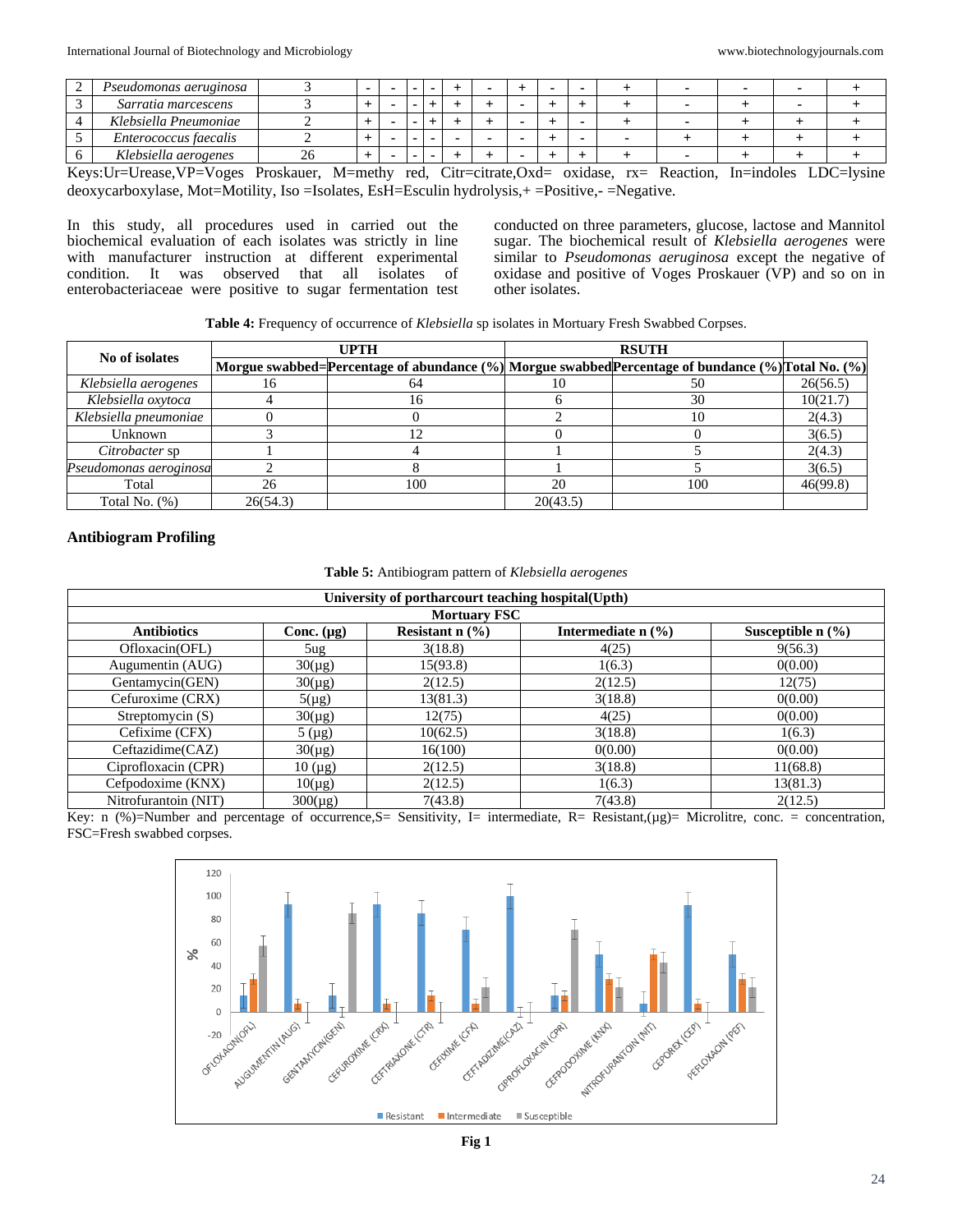#### **Antibiogram Profiling**

|                      | Rivers state university teaching hospital (Rsuth) |                                          |                                             |                                            |  |  |  |  |  |  |
|----------------------|---------------------------------------------------|------------------------------------------|---------------------------------------------|--------------------------------------------|--|--|--|--|--|--|
| <b>Mortuary FSC</b>  |                                                   |                                          |                                             |                                            |  |  |  |  |  |  |
| <b>Antibiotics</b>   | Conc. $(\mu g)$                                   | Resistant $n$ $\left(\frac{9}{6}\right)$ | Intermediate $n$ $\left(\frac{9}{6}\right)$ | Susceptible $n$ $\left(\frac{9}{6}\right)$ |  |  |  |  |  |  |
| Ofloxacin(OFL)       | 30 <sub>ug</sub>                                  | 0(0.0)                                   | 2(20)                                       | 8(80)                                      |  |  |  |  |  |  |
| Augumentin (AUG)     | $30(\mu g)$                                       | 10(100)                                  | 0(0.00)                                     | 0(0.00)                                    |  |  |  |  |  |  |
| Gentamycin(GEN)      | $30(\mu g)$                                       | 0(0.00)                                  | 2(30)                                       | 7(70)                                      |  |  |  |  |  |  |
| Cefuroxime (CRX)     | $5(\mu g)$                                        | 8(80)                                    | 1(10)                                       | 1(10)                                      |  |  |  |  |  |  |
| Streptomycin $(S)$   | $30(\mu g)$                                       | 3(30)                                    | 1(10)                                       | 6(60)                                      |  |  |  |  |  |  |
| Cefixime (CFX)       | $5(\mu g)$                                        | 7(70)                                    | 1(10)                                       | 2(20)                                      |  |  |  |  |  |  |
| Ceftadizime(CAZ)     | $30(\mu g)$                                       | 10(100)                                  | 0(0.00)                                     | 0(0.00)                                    |  |  |  |  |  |  |
| Ciprofloxacin (CPR)  | $10 \ (\mu g)$                                    | 1(10)                                    | 2(20)                                       | 7(70)                                      |  |  |  |  |  |  |
| Cefpodoxime (KNX)    | $10(\mu g)$                                       | 2(20)                                    | 3(30)                                       | 5(50)                                      |  |  |  |  |  |  |
| Nitrofurantoin (NIT) | $300(\mu g)$                                      | 3(30)                                    | 3(30)                                       | 4(40)                                      |  |  |  |  |  |  |

| Table 6: Antibiogram pattern of Klebsiella aerogenes |  |  |  |
|------------------------------------------------------|--|--|--|
|------------------------------------------------------|--|--|--|

**Key**: n (%) =Number and percentage of occurrence, S= Sensitivity, I= intermediate, R= Resistant, (µg) = Microlitre, conc. = concentration, FSC=Fresh swabbed corpses.



**Table 7:** Multiple antibiotics resistance index of *Klebsiella aerogenes* isolate from UPTH & Rsuth FSC.

| Mar<br><sup>'</sup> index | v.ı     | U.∠     | v.,     | $\mathbf{u}$                                       | v                 | v.u                    | 0.      | 0.ூ     | ◠<br>$\mathbf{U}$ . |
|---------------------------|---------|---------|---------|----------------------------------------------------|-------------------|------------------------|---------|---------|---------------------|
| Klebsiella<br>aerogenes : | 0(0.00) | 0(0.00) | 0(0.00) | $\sim$<br>$\bigcap$ $\bigcap$ $\bigcap$<br>. 4<br> | $\sim$<br>964<br> | $3(2^{\circ})$<br>.1.4 | 0(0.00) | 0(0.00) | 0(0.00)             |

**Key:** MAR**:** Multiple Antibiotic Resistance, (n %): Number of percentage of Bacteria occurrence.

#### **Molecular Characterization of the Isolates**

The presumptive Isolates, *Unknown* sp*, Klebsiella* sp*, Pseudomonas* sp*, Citrobacter freundii* obtained after biochemical analysis were subjected to Molecular analysis through PCR technology. On molecular evaluation, 16r RNA of all the isolates were subjected to investigation that revealed the same or similarity match and evolutionary distance during mega BLAST search for highly similar sequence from NCBI data base. Phylogenetic characterization of all the presumed 16SrRNA isolates were analyze and identify, they are *Klebsiella aerogenes*. The suspected 16SrRNA of *Citrobacter* sp was identified as *Klebsiella aerogenes* with 96% 16SrRNA similarity. With accession number of MK014300.

The suspected 16SrRNA of *Pseudomonas aeruginosa* was also identified as *Klebsiella aerogenes* with 82% 16SrRNA compatibility with accession number of MK026852**.**

The suspected 16SrRNA of *Citrobacter fraudii* was identified as *Klebsiella aerogenes* with 81% 16SrRNA relatedness with accession number of HM582426.

Although, all presumed isolates, *Citrobacter* sp,*Unknwn* sp*, pseudomonas* sp*, Klebsiella* sp*, Citrobacter* sp which were obtained and characterized phenotypically and biochemically. Among the obtained isolates *Klebsiella* sp was accepted during 16SrRNA Molecular characterization.

All the molecular identified strains were resistant to most third generation cephalosporin, Corpses of the two morgue, UPTH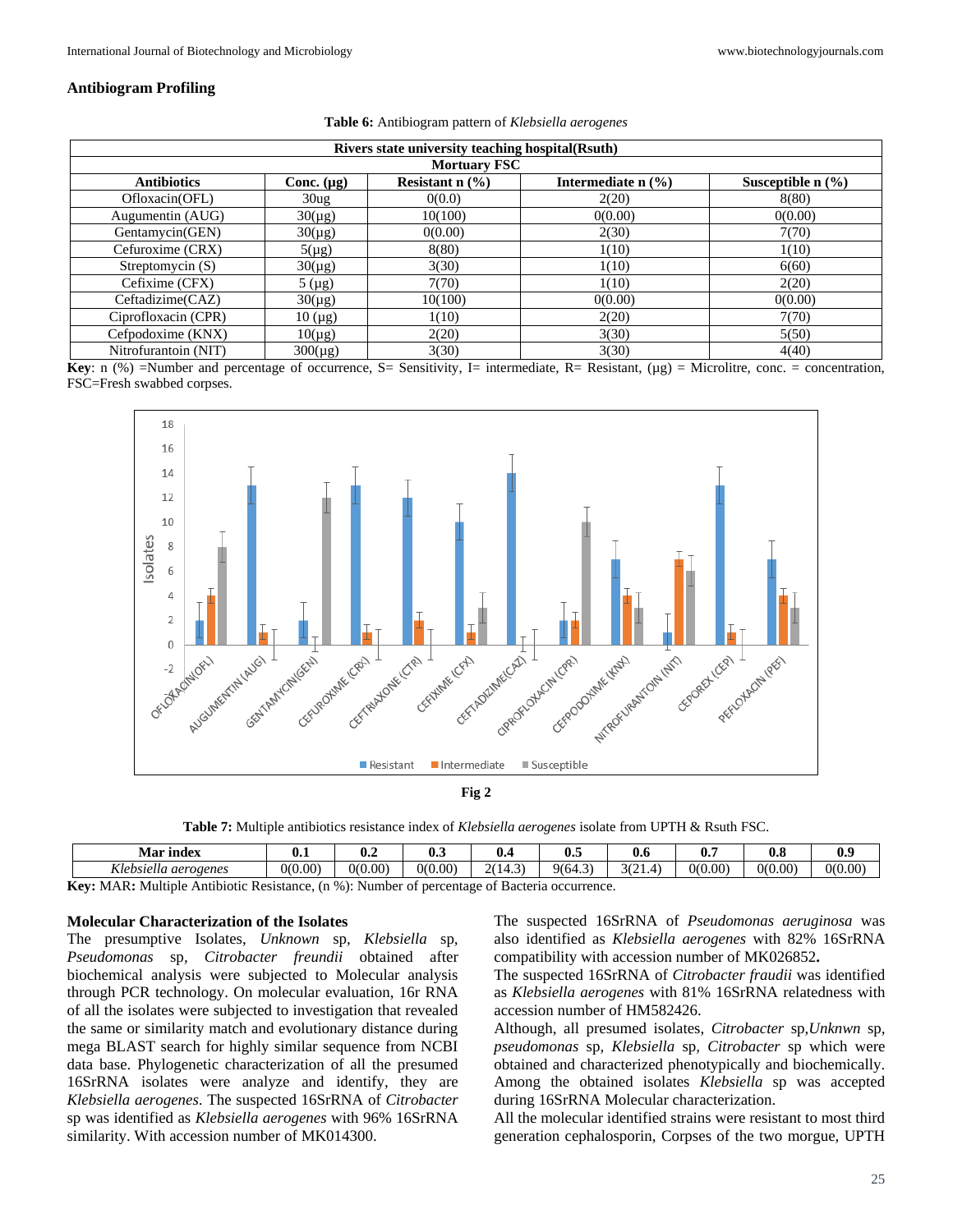and RSUTH colonized with most cephalosporin resistant Klebsiella sp. 46 Isolates obtained from both UPTH and RSTH harbored 100% of Ceftazixime resistant *Klebsiella aerogenes*,80-81% Cefuroxime resistant *Klebsiella aerogenes*,70% of cefixime resistant *Klebsiella aerogenes* and 100% of Augumentin resistant *Klebsiella aerogenes*.in 48 samples obtained from RSUTH harbored 100% of Ceftadixime resistant *Klebsiella aerogenes*, 90% Cefuroxime resistant *Klebsiella aerogenes*,70% of cefixime resistant *Klebsiella aerogenes* and 60% of Augumentin resistant *Klebsiella aerogenes*. Metagenomic study revealed that the recovered *Klebsiella aerogenes* from the two sampling unit were encoded with the following gene, SHA, AAC,CTX-M, TEM & OXA that carries beta-lactamase enzymes,a broad spectrum against beta lactam ring antibiotics. TEM-10 gene are most special gene responsible for *Klebsiella aerogenes* to be resistant to Ceftazidime, cefixime,augumentin and cefuroxime resistance.they are mostly plasmid mediated resistance gene that extended spectrum beta-lactamase (ESBL).

# **Discussion**

A total of 46 Isolates were isolated on aggregate of the selective media used from the fresh swabbed, corpses were observed that *Klebsiella aerogenes* grew well on MCIC [6] almost all the media except on  $SCA<sup>[25]</sup>$ , inhibit the growth as a result of modification with antibiotics that, aim to determine the rate at which MCIA  $[6]$  can support the growth of non-Klebsiella sp.The supplemented CLED inhibited most of the non-Klebsiella sp and support the growth of *Klebsiella aerogenes*.M-FC agar inhibited the growth of non-*Klebsiella* sp due to the present of Rolisic acid, colonies similarity on the different selective agar was a challenge to distinguish the phenotypic characterization but biochemical characterization were used. Example, *Klebsiella* sp colonies appeared large on all the selective media (MCIC, EMB, SCA, M-FC & CLED) and Non *Klebsiella* sp formed smaller colony, the colonies are obviously different in color formation on different media as a result of content base formulation of the media.

Some good selective medium were considered to detect, control and monitor a specific group of bacteria (Enterobacteriaceae), MCIC is one of the selective medium used in selection of *Klebsiella* sp<sup>[12]</sup>, the disadvantage of this medium is the present of carbenicillin antibiotic  $[25]$  has the capacity to inhibit the growth of some Strains of *Klebsiella* [14] sometimes the unwanted strains still grow due to inactivation of inhibitory antibiotic used. But unfortunately *Escherichia coli* grow profusely than other enterobacteriaceae, as a result plasmid mediated Amp<sup>r</sup> gene. Among bacteria obtained *Klebsiella aerogenes* were about 56.5% seconded by *Klebsiella oxytoca* of 21.7% and Unknown sp of 6.5%. SCA and M-FC is an alternative medium that can encourage and yield a distinguish colonies when plated, this medium contain a major carbon source, C itrate, which *Klebsiella* utilized optimally for their growth. The colony produced is according to its capacity to utilize it carbon source and the color changes formed is the ability of the organism to withstand the P<sup>H</sup> indicator in cooperated. CLED contain deoxycholate compound used to inhibit gram positive bacteria, was observed that CLED agar produced weak growth of *Klebsiella* 

*aerogenes* when compared with SCA & MCIC. This means CLED are sensitive to most strains of *Klebsiella* that reduced their growth propensity. Inversely, CLED is not advisable for the cultivation *Klebsiella aerogenes.*

The load of *Klebsiella aerogenes* bacteria isolate obtained in sample on fresh swabbed corpses from UPTH (university of Port Harcourt Teaching Hospital), were significantly similar and slightly higher to RSUTH (River State University Teaching Hospital),this revealed the increased of Enterobacteriaceae growth from fresh swabbed corpses before prepare for embalming.

The slight significant difference and the significant increase observed in the Total Coliform count obtained between the both hospitals mortuary departments satisfy permissible counts of Coliforms bacteria on fresh swabbed corpses In this study total coliform bacteria count isolated in the samples obtained from the two hospitals were significantly moderate and related which satisfy the total coliform counts of fresh swabbed corpses.

# **Bacterial Occurrence**

The result of the bacterial population of fresh swabbed corpses from both teaching hospitals as presented in Table 2 showed that the total coliform count for University of Port Harcourt Teaching Hospital and Rivers state University Teaching hospitals ranged from  $5.20 - 6.62 \times 10^5$ cfu/ml. the variation in the coliform population of fresh swabbed corpses across the two Teaching hospitals can be a result of associated hospital acquired infection and other factors, such as follows; poor sanitary protocol, the increase practicing of unprofessional handling (during ambulation), contamination by the mortuary workers, or receiving of these bodies terms to enhance the chances of Enterobacteriaceae population infested indicated.there was no significant difference (P≤0.05) in total coliform count.

Molecular process/ evaluation on all the presumed isolates, sequencing unveiled *Klebsiella aerogenes* to have highest percentage of occurrence probably is as a result contamination of faecal material or the infection responsible for the disease and the presence of wide range of natural environments (plants, soil & GIT) the high prevalence level of *Klebsiella aerogenes* may be due shut-down, internal temperature changed, poor health/physical care. This may be due to hospital acquired (nosocomial pathogens) and other environmental factor as contact source, *Klebsiella oxytoca* was identified as the second most abundance isolate of enterobacteriaceae in sample from both sampled units, fresh swabbed corpses in a moderate number of varied percentage, the identified isolates are usually an inhabitant of soil, may have being originated from poor hospital setting, colonized in tap water and mostly found in intensive care unit, rodents dropping etc. the *Klebsiella aerogenes, Klebsiella oxytoca* & *Citrobacter* sp varied in percentage in a relative abundance obtained from both FSC according to the molecular sequencing evaluation. The prevalence appearance of *Klebsiella aerogenes* are normal inhabitants of intestinal tract, genital tract and less common in oral cavity also the major cause of urinary tract infection. The most prevalent of all isolates molecularly identified.

The Mueller hinton agar were used based on noninterference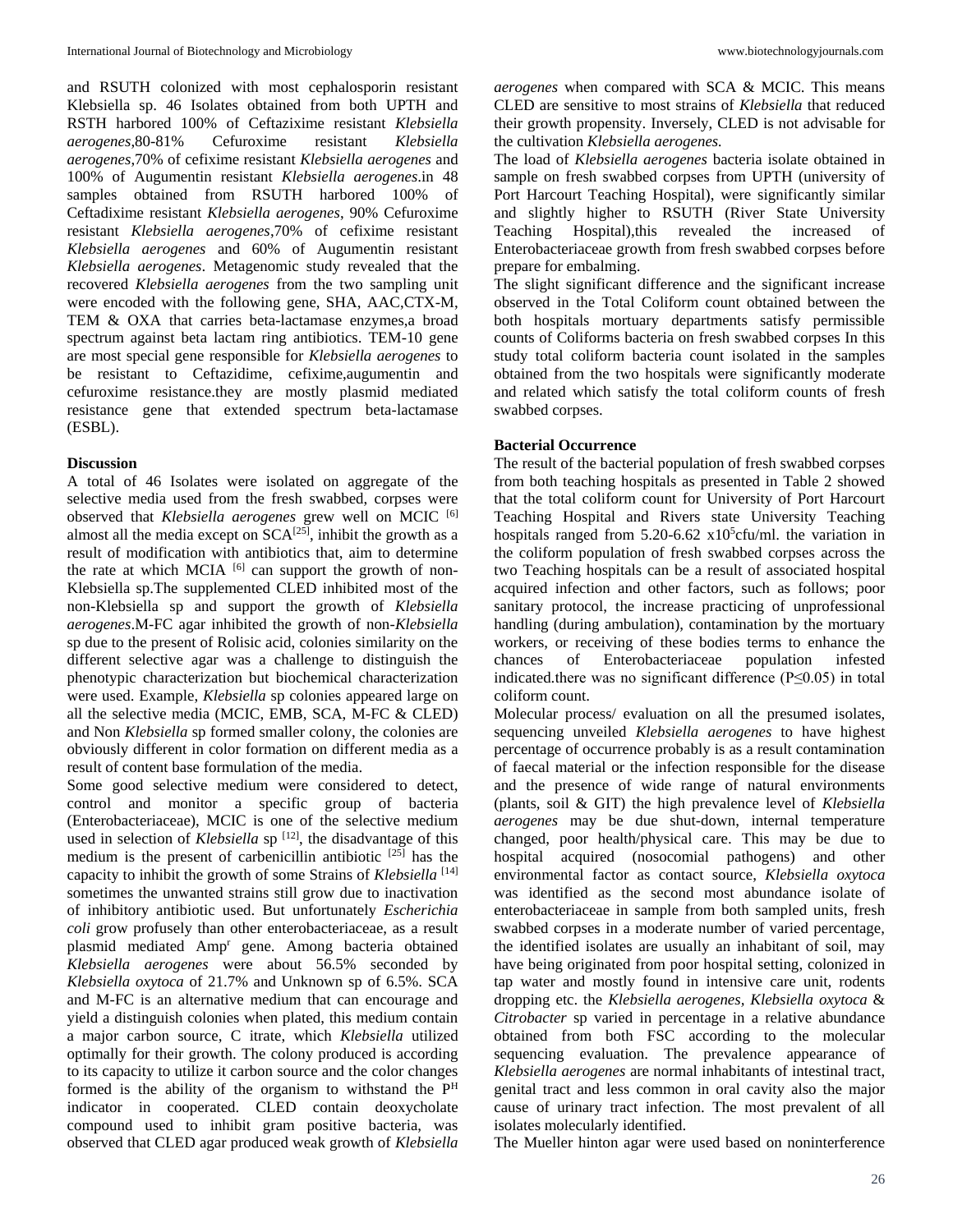to antibiotic molecules during Antibiogram –Resistiblity patterns test [22] study of *Klebsiella aerogenes* isolated from UPTH Mortuary shown that resistance in order of Augmentin (30 µg)> ceftadizime (30 µg) >cefuroxime (30 µg) >Nitrofurantoin (300 µg). Susceptibility were in order as Ofloxacin (10 µg)> Ciprofloxacin (10 µg) >Gentamycin (10 µg).the number of resistance were higher than the sensitivity, *Klebsiella aerogenes* isolated from RSUTH Morgue shows 100% Susceptibility to ofloxacin (5 µg) this study.

It was observed that *Klebsiella aerogenes* exhibit strong activity against third generation cephalosporin. In-vitro Antibiogram testing revealed resistant to third generation cephalosporin (ceftadizime, cefuroxime and cefixime) which are strong beta-lactam ring antibiotics as result of presence of the following genes; SHA, AAC, TEM & OXA obtained after the molecular evaluation gross abused of antibiotics in the study was noted.

#### **Conclusion**

The result obtained from this research experiment conclude that;

The study result underscored that *Klebsiella aerogene* is evenly associated with fresh dead bodies

Swab Samples collected from a fresh child corpse's harbored high Enterobacteriaceae member than an adult corpses with a credible number as a result of increasing number of third generation cephalosporin *Klebsiella aerogenes* resistant in the children ward of university teaching hospitals in Port Harcourt Total coliform count were higher in University of Port Harcourt teaching hospital than Rivers state university teaching Hospital, this indicate the level of practice and management system.the microbial of fresh corpses skin had high heterotrophic bacteria and low coliforms count above healthy skin.

The study indicates a high bacterial load on the skin of fresh corpse's before deposition that revealed microbial colonization during hospitalization or contamination during ambulation in University of Harcourt Teaching and Rivers state University Teaching Hospital, and the prevalence state of microorganism among the two teaching hospitals is of public health concern when compared to the recommended and approved standard for laboratory effluent to be discharged.

Isolates, *Klebsiella aerogenes* obtained from fresh corpses are 100% susceptible to Gentamicin, Ciprofloxacin and Cefpodoxime followed by Ofloxacin with intermediate susceptibility. Isolates, *Klebsiella aerogenes* obtained from fresh corpses have 100% resistance features to Augumentin, Ceporex. Rifampicin, Cefuroxime, Cefixime, Pefloxacin, Ceftazixime and Septrin. In the study area. The study obtained plasmid mediated cephalosporin resistant Klebsiella aerogenes (PMCRK) through a several batches of Antibiogram profiling. Some isolated *Pseudomonas aeruginosa* Strains poses high biological risk due to the concentrated resistance gene,CTX-M TEM,SHV & OXA. The presence of genes confer pseudomonas to be more resistance to various antibiotics including broadspectrum. Some sub-strains of *Klebsiella aerogenes* lack CTX-M gene, one of the beta-lactamases encoding gene, which allows the strain to be more susceptible to beta-lactam ring antibiotics.The study also revealed that dead bodies from hospitals, deposited in the mortuary are

associated with nosocomial bacterial group with multiantibiotics resistant strains.

# **Reference**

- 1. Wiener J, JAMA, *et al*. Multiple antibiotic-resistant *Klebsiella* and *Escherichia coli* in Nursing homes, National Library of medicine,1999.
- 2. Jinsong Liang, Guannan Mao, Xiole Yin Liping Ma, Lei Liu. Identification and Quantification of bacterial genome Carrying antibiotic resistance genes and virulence Factor genes for aquatic microbiological risk assessment 10.1016/j.watres.115160, 2019.
- 3. Susan T Bagley. Habitat association of Klebsiella species. Infection Control & Hospital Epidemiology,1985:6(2):52- 58.
- 4. DAA Mossel. The presumptive enumeration of lactose negative as well as lactose positive Enterobacteriaceae in foods.Applied microbiology,1957:5(6):379.
- 5. ST Bagley, RJ Seidler. Primary Klebsiella identification with MacConkey-inositol-carbenicillin agar.*Applied and environmental microbiology*,1978:36(3):536-538.
- 6. JUAN M Tomás, BLANCA, Ciurana, JUAN T Jofre. new, simple medium for selective, Diffent Recovery of Klebsiella spp.*Applied and environmental microbiology*,1986:51(6):1361-1363.
- 7. DONALD J Dudley, Neal Guentzel M. Enumeration of potentially Pathogenic bacteria from sewage sludges. SagikApplied and Environmental Microbiology,1980:39(1):118-126.
- 8. Ibarra MJ, BE Moore BP. Lipopolysaccharide O1 antigen contributes to the virulence in *Klebsiella pneumoniae* causing pyogenic liver abscess Klebsiella spp. as Nosocomial Pathogens: Epidemiology, Taxonomy, Typing Methods, and Pathogenicity Factors, 2004.
- 9. Podschun R, Ullmann noei-Fang Hsieh U, *et al*. PLoS One Microbiology,American Society for microbiology, 2012.
- 10. Shibayama, Yoshichika Arakawa (2000) a preliminary survey of extended-spectrum β-lactamases (ESBLs) in clinical isolates of Klebsiella pneumoniae and Escherichia coli in JapanTetsuya Yagi, Hiroshi Kurokawa, Naohiro Shibata, Keigo.*FEMS microbiology letters* 184 (1), 53-56, 2000.
- 11. Bruce SK, *et al*. J. Selective medium for isolation of *Klebsiella pneumoniae*. *Clin Microbiol*.Jun.Free PMC article, 1981.
- 12. Einas A, Osman, Nagwa El-Amin [...], Maowia Mukhtar. Comparing conventional, Biochemical and genotypic methods for accurate identification of *Klebsiella pneumoniae* in Sudan Additional article information *Access Microbiology*.
- 13. Dennis S. Hansen Hazel M. Aucken [...], Rainer Podschun. Recommended Test Panel for Differentiation of Klebsiella Species on the Basis of a Trilateral Inter laboratory Evaluation of 18 Biochemical Tests, *A Journal of clinical microbiology*, classification of the Klebsiella group, 2002.
- 14. Cowan ST, Steel KJ. Constance Shaw Control of infection due to Klebsiella aerogenes in a Neurosurgical unit by withdrawal of all antibiotics, *JP Duguid.*